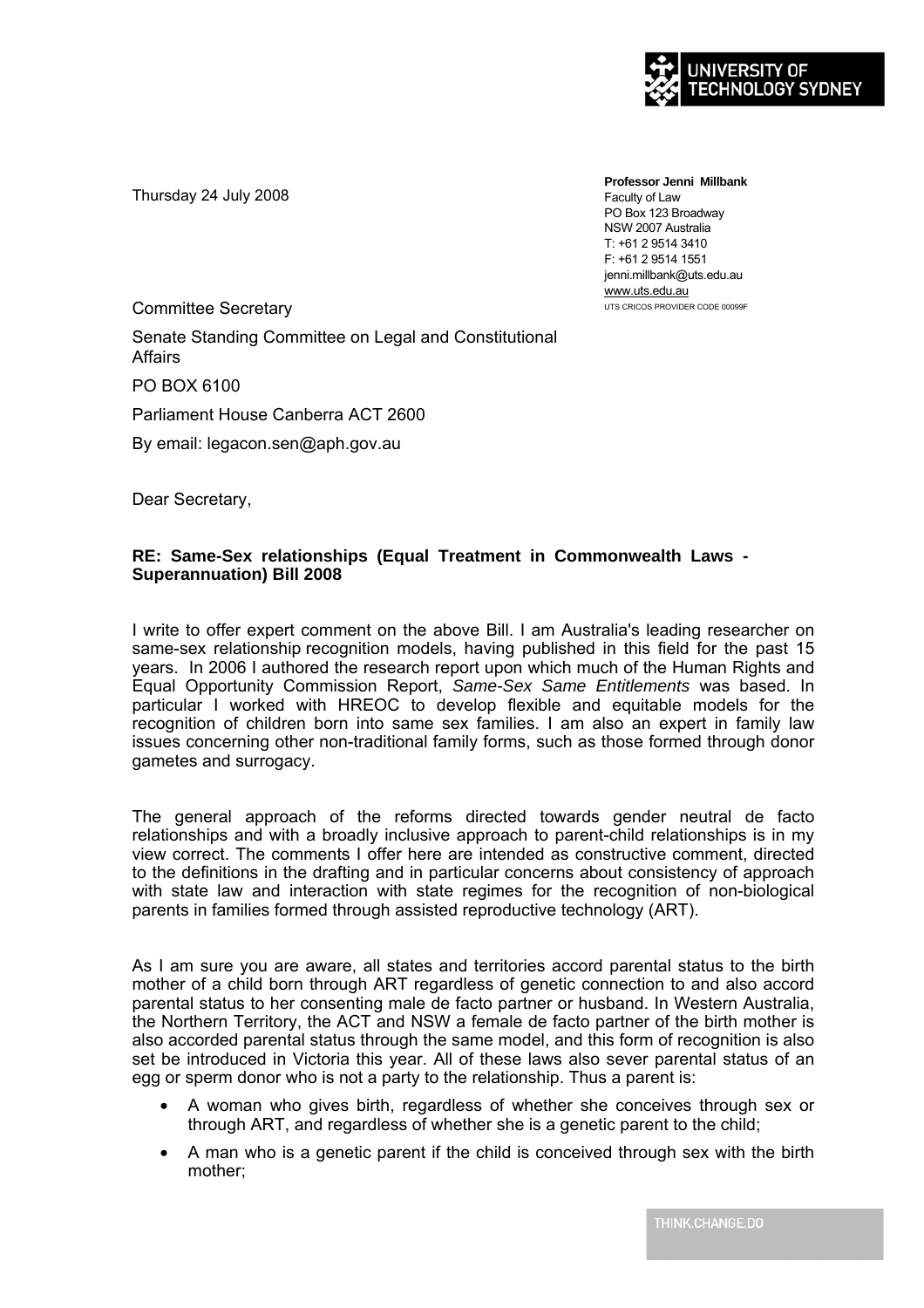- A man who is the partner of a birth mother who conceives through ART if he consented to the conception, regardless of whether he is a genetic parent;
- A woman who is the partner of a birth mother who conceives through ART if she consented to the conception, regardless of whether she is a genetic parent in four (soon to be five) state and territories.

Both as a matter of principle and practicality, centring the birth mother as the axis of recognition of the parent-child relationship make sense. These parentage presumptions work well for most families and reflect the intended and social or caregiving parent-child relationships. However, they do not fit the exceptional circumstance in which the birth mother is not the intended parent and will not be a residential caregiver of the child through a surrogacy arrangement.

The ACT has responded to the needs of families formed through surrogacy by introducing a system that allows for the transfer of parental status after birth through court order using the twin principles of informed consent and child's best interests in the *Parentage Act 2004* (ACT). Victoria and Western Australia appear set to follow this approach in 2008. It is recommended that the specific needs of families formed through surrogacy be addressed through a formal transfer of parental status process of this kind which is then mirrored in federal law, rather than in an ad hoc manner that may lead to increased inconsistency in federal-state parental status and additional confusion for parents. In my view the approach taken in this Bill is unclear and further confounds rather than resolves existing inconsistencies for non-traditional families.

Firstly, the definition does not specify, as all state parentage presumptions (eg *Status of Children Act 1996* (NSW)) do, the requirement of *consent* to the conception of the child, *nor the point at which consent must be given* in order to trigger recognition. By way of example, if a woman become pregnant through ART while not in a de facto relationship, and then during the course of the pregnancy entered into a de facto relationship with another person, it is not clear whether a child would or would not be the "product of the relationship" under the Bill. Equally, if an embryo were created during the relationship but then was used without consent it is not clear whether the child would or would not be "product of the relationship". Under the *Family Law Act 1975* (Cth) and state parentage presumptions as they currently stand a de facto partner or husband would *not* be a parent in such circumstances as there was not consent to the conception attempt by the partner (see eg *In the marriage of P and P* [1997] FLC 92−790; *Ganter v Whalland* [2001] NSWSC 1101).

Secondly for families formed through surrogacy, the definition may be both under and over inclusive in focusing upon the child being born to a woman in the relationship or being the biological child of at least one partner. An example of the term being over inclusive would be that it could generate four parents as *both* the birth mother and her partner *and* the commissioning parents (as long as one of them contributed gametes) would be parents under this definition even though the birth parents were not the intended parents, did not live with the child and did not have responsibility for the child. The definition may also be under inclusive in that it would exclude commissioning parents who were the intended parents when they were living with and caring for a child for whom they were unable to contribute gametes (for example if both members of the couple were infertile).

There is also the inconsistency generated by the fact that the adults may be recognised as parents under this Bill who are not legal parents in either state or federal law. This is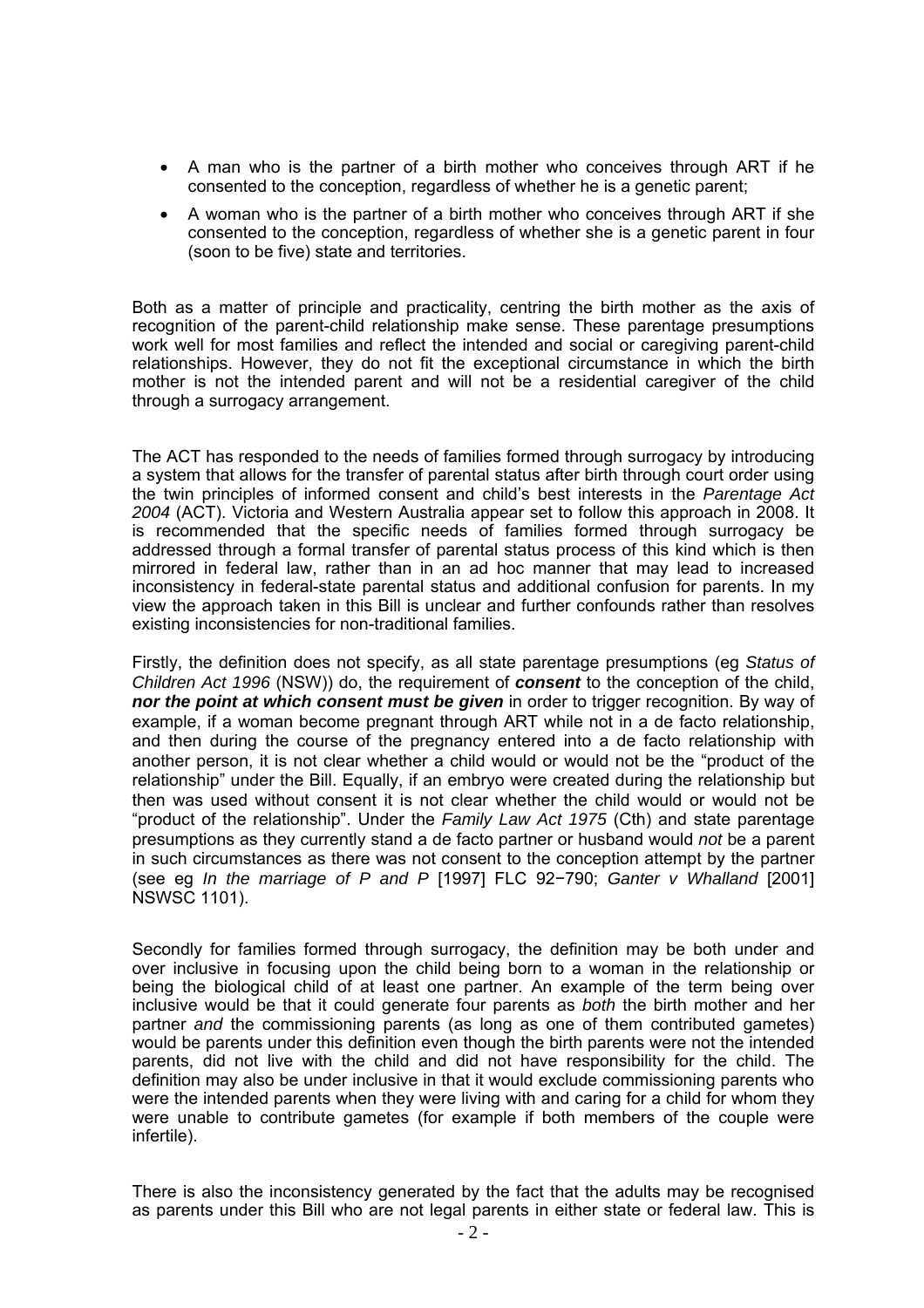particularly striking if they do not have parental responsibility under the *Family Law Act 1975* (Cth).

I am deeply concerned that the new category of child as a "product of the relationship" will cause confusion and uncertainty to such an extent that it may not ultimately help the families it is intended to benefit. The definition contains a fundamental contradiction: it reflects state and territory parentage presumptions for ART families (without however articulating them with the same precision) at the same time as it contradicts them by granting ad hoc coverage of commissioning parents in surrogacy arrangements, without actually according them parental status. Prioritising the genetic link over the legal relationship in certain circumstances runs counter to the prevailing trend and may have unintended consequences for the majority of families formed with the use of donor gametes who are not surrogacy families. In short the same definition pulls in opposite directions to achieve different aims.

This lack of clarity may have very serious consequences in terms of access to justice. If parents are recognised in an ad hoc way in some areas of law but not others the resulting confusion – both in the minds of the community and in the clarity of professional knowledge of those who advise them such as lawyers, accountants etc – will mean a dramatic under-utilisation of rights. Quite simply, rights that people don't know they have may be just as useless as having no rights at all.

Further, unclear categories of relationship create unnecessary burdens for families who must then test their rights through courts and tribunals. A clear example of this is the longstanding confusion over the category of "interdependent" in use in superannuation law (prior to attempts to clarify it through the Regulations) – trustees of funds continually refused or queried claims by same-sex partners and their children because they were unsure of the scope of the definition or what it required. This placed an extremely heavy burden on same-sex families to bring factual evidence to demonstrate their claims, and to challenge adverse decisions. The category of child as a "product of the relationship" promises similar uncertainty.

A clearer solution would be the use of different recognition methods that accurately targeted the population in need of legal recognition, creating a definition of parent that:

# **1. Specifically and consistently address the needs of families formed through ART with donor gametes;**

**2. Separately addresses the needs of families formed through surrogacy, and;** 

**3. Allows for these formal categories of parent to be augmented by a form of flexible purposive recognition as needed according to context.** 

This could be done as follows:

# **1. Specifically and consistently address the needs of families formed through ART with donor gametes**

Create in federal law a clear and consistent definition of child that builds upon and reflects the ART parentage presumptions in use in the states and territories: ie the birth mother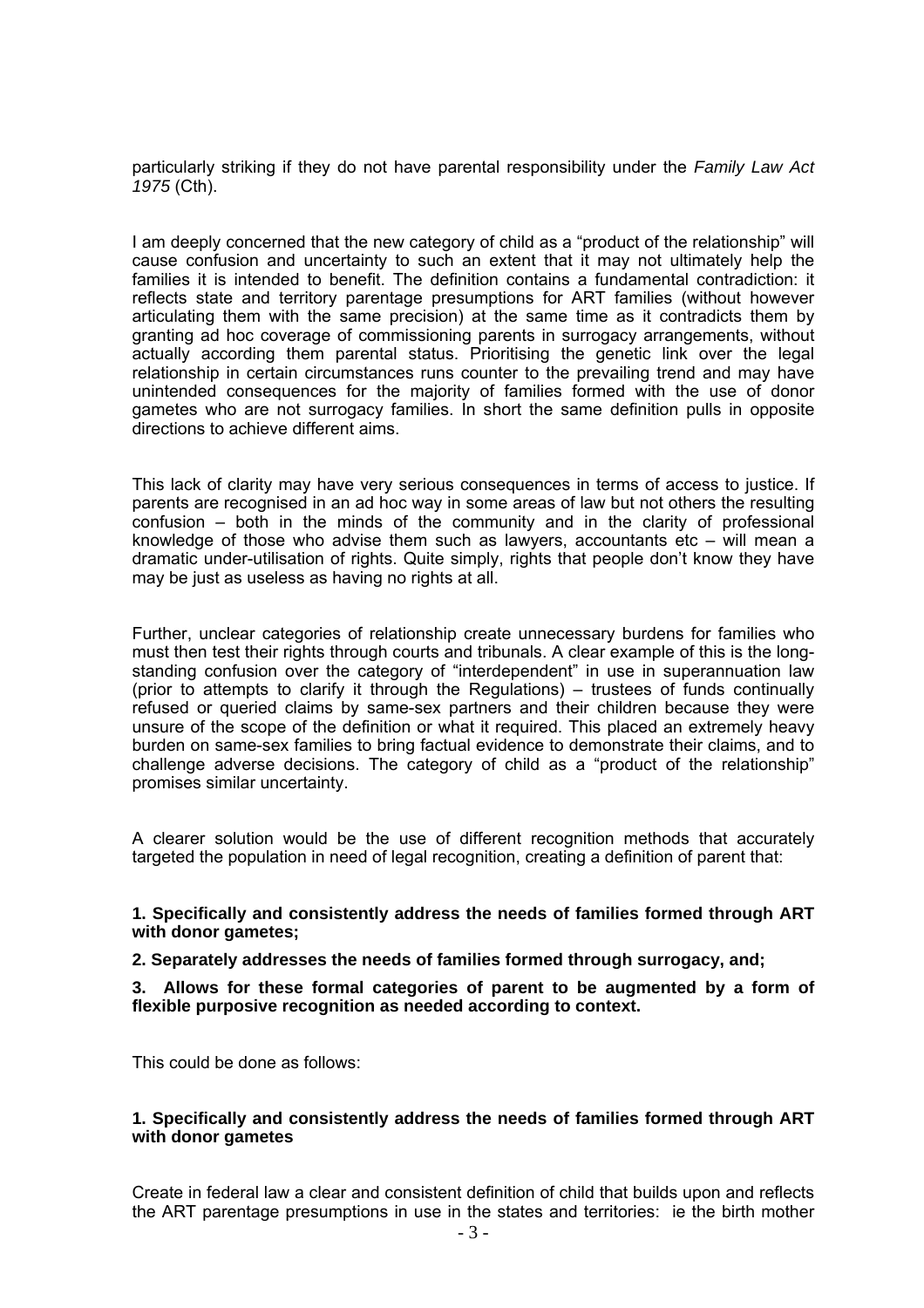and a consenting de facto or marital partner. This could be done, for example, through a definition of child in the *Acts Interpretation Act 1901* (Cth), or through amending s60H of the *Family Law Act 1975* (Cth) and then incorporating or reflecting that definition in other federal Acts.

Using a gender neutral approach to these presumptions will be consistent with the majority of states and territories in Australia by the end of 2008. In addition it will enhance rather than reduce the rights of children in Queensland, South Australia and Tasmania while they wait for their laws to catch up to what is increasingly both the national and international approach to lesbian families formed through ART. Recognition from birth of both female parents of children born through ART is now in place in Canada, New Zealand, South Africa, the United Kingdom, as well as California, New Jersey and Washington DC in the US (these trends are discussed in my article 'The Role of Functional Family in Same-Sex Family Recognition Trends' (2008) 20(2) *Child and Family Law Quarterly* 155-182 available on SSRN.com).

This approach has the added advantage that it builds upon existing legal frameworks and so gives access to previous case law for issues of interpretation, such as those on the point of time for consent to conception.

# **2. Separately addresses the needs of families formed through surrogacy, and;**

Commissioning parents in surrogacy arrangements have the day to day care of a child for whom they have no legal relationship and with whom they may or may not have a genetic relationship. A formal transfer process grants permanent parental status in much the same way as adoption. The ACT has introduced such a process and WA and Victoria appear soon to follow.

A formal process for the transfer of parental status is important to protect both the interests of the birth mother and the child and to ensure that exploitative practices do not result.

Federal law can reflect this transfer process, again through a definition in the *Acts Interpretation Act 1901* (Cth), or through amending s60H of the *Family Law Act 1975*  (Cth). However the main drive for recognition must be at state level and unlike the situation above federal law cannot properly progress without state co-operation. This is because in two mother families formed through ART the legal status of a genetic father has already been severed under state law, thus if federal law moves faster than the remaining states it simply adds a legal parent to a system that recognises only one of two social parents. But in the case of surrogacy there is a legal mother under state law whose status must be severed and this cannot be accomplished at federal level.

While transfer of parental status processes are being introduced at state level federal law can accommodate the needs of such families through for example, granting rights to adults who have consent orders of parental responsibility through the *Family Law Act 1975* (Cth). Such orders are commonly sought by commissioning parents: see eg *King v Tamsin* [2008] FamCA 309. While burdensome in the sense that it requires commissioning parents to apply for orders from the Family Court, it does offer clarity over the rights and duties of both the commissioning and birth parents, ensures informed consent and ensures that a child's best interests test is applied.